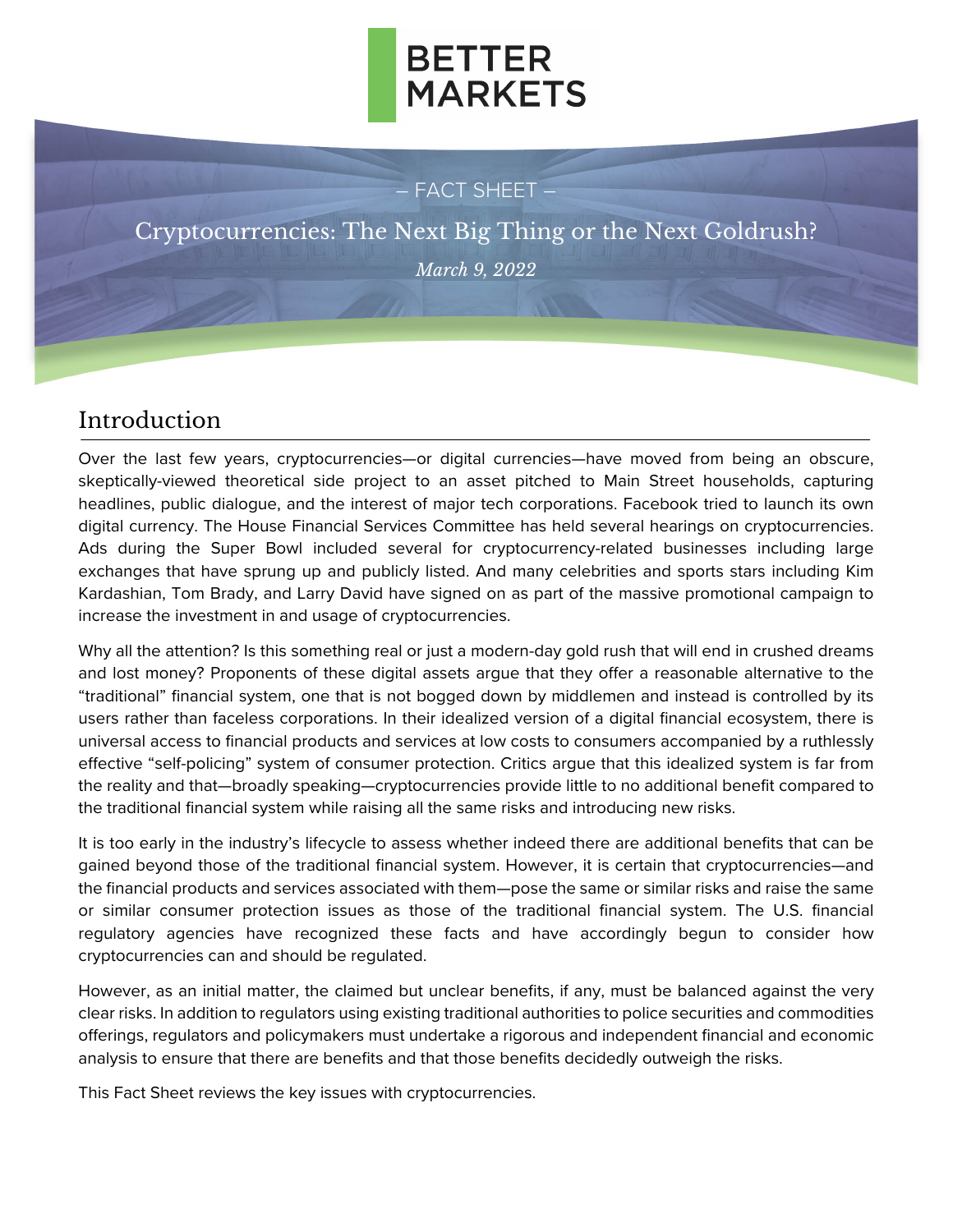### What is a cryptocurrency?

A cryptocurrency is a digital asset that is ostensibly designed to have some or all the properties of a traditional currency, including especially its security, reliability, and confirmability in conducting financial transactions. This aspect of assuring confidence in the process as secure and verifiable is claimed to be achieved through the technology that underlies cryptocurrencies—the so-called distributed ledger technology, typically in the form of blockchain design.

Essentially, this technology is designed to digitally record all aspects of an event, including of the items and factors involved, in a manner that is supposed to be free of manipulation or modification. For example, a unit of a cryptocurrency can be created and its ownership transferred or partially transferred multiple times, and all information of the creation and ownership transfers would be reliably recorded.

This technology provides a potential means for the secure and verifiable execution of all types of transactions, but, as with all technologies, it can be [subject to exploitation and manipulation.](https://www.technologyreview.com/2018/04/25/143246/how-secure-is-blockchain-really/) Its potential is the primary argument for the creation and usage of a decentralized financial system, or DeFi. That is, if an algorithm can be relied upon to provide a financial product or service securely and verifiably, then there is no need for the infrastructure and personnel of the traditional financial system to provide intermediation, is the claim. Instead, individual providers of financial products or services can interact directly with individual consumers. For example, stocks could be bought and sold without the presence of a broker-dealer, or a loan could be made without a bank or even a dedicated peer-to-peer lending platform. But the validity of this potential must be tested and established over time before such widespread adoption occurs.

### Wait, if cryptocurrencies are supposed to be like regular currencies, then what exactly is a currency?

Currency is a [form of money](https://www.stlouisfed.org/education/economic-lowdown-podcast-series/episode-9-functions-of-money) and is an asset that has three functions:

- Medium of exchange for other assets (including other currencies), goods, or services that is accepted more broadly by others
- Store of wealth
- Unit of account, or a standardized means to price assets, goods, or services

The U.S. Dollar, for example, has proven to perform all three functions very well over a long period of time. In fact, it is used to [serve these functions globally,](https://www.federalreserve.gov/econres/notes/feds-notes/the-international-role-of-the-u-s-dollar-20211006.htm) being used as the basis for over 70% of export invoices in countries outside of Europe and the U.S. and making up around 60% of foreign currency deposits and loans. This is in large part due to its stability that results from the stability and growth of the U.S. economy, a history creditworthiness of the U.S. government, and the strength of and faith in its legal and financial systems, among other factors. This type of support is something cryptocurrencies lack, as discussed below.

The importance of the three factors shown above in the usefulness of a currency can be illustrated through a very topical issue—inflation. Over the last year inflation has been increasing in the U.S. and many other developed countries globally. Inflation primarily affects a currency's ability to act as a store of wealth and unit of account. If inflation is high, then savings that are held in a currency essentially reduce because that static amount of currency will be able to purchase fewer assets, goods and services as prices rise. Also, under high inflation prices change more rapidly, making it more and more difficult for consumers to have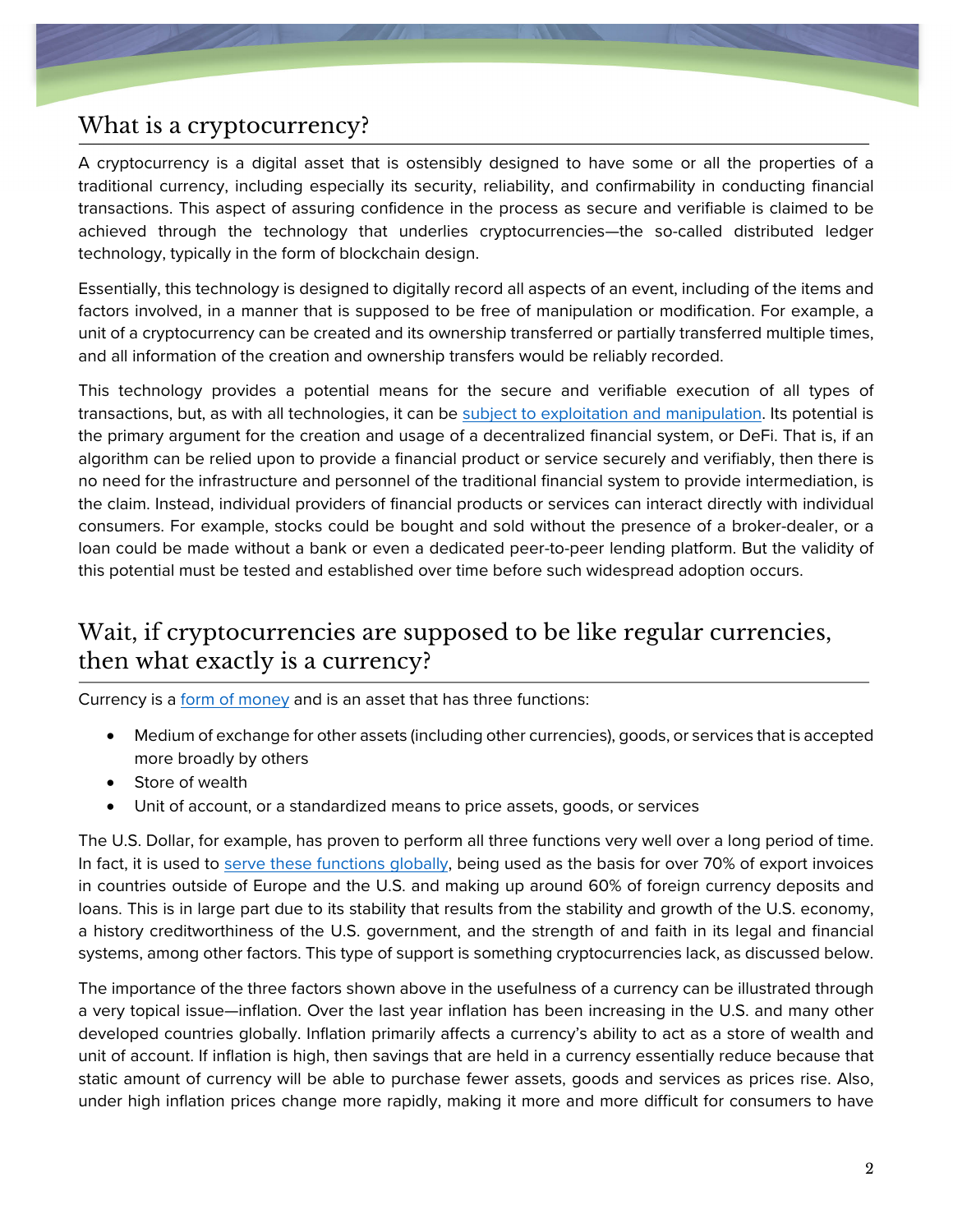

reasonable expectations of what those prices will be in the near future. In fact, in cases of extremely high inflation, or hyperinflation, businesses adjusted their prices frequently and currencies lost their usefulness. In such cases, businesses and consumers instead relied on the value of more stable currencies [such as U.S.](https://www.npr.org/sections/parallels/2014/12/16/370979773/argentinas-approach-to-inflation-ditch-the-peso-hoard-u-s-dollars)  [Dollars.](https://www.npr.org/sections/parallels/2014/12/16/370979773/argentinas-approach-to-inflation-ditch-the-peso-hoard-u-s-dollars)

### So then really what is a cryptocurrency?

A cryptocurrency is—in a theoretical way—a truly digital currency. That is, theoretically it can serve the three basic functions listed above that many traditional or official currencies serve. However, no cryptocurrency currently is performing any of the three functions in a meaningful way and it is uncertain any ever will. Therefore, they largely are simply digital assets that are used as an alternative investment. That is in significant part due to the fundamental design and structure of cryptocurrencies, discussed below.

#### **Types of Cryptocurrencies**

Generally, cryptocurrencies exist in three forms:

- 1. More "pure" cryptocurrencies, such as Bitcoin, that are not tied directly to any product or service and do not have any means of stabilization;
- 2. "Usage-related" cryptocurrencies, or tokens, whose existence is tied to provision of some product or service, such as Ether; and
- 3. So-called stablecoins, such as USD Coin, whose value is supposed to be stable by design.

These three forms can and have been likened to existing assets. Pure cryptocurrencies could be thought of as commodities such as precious metals and stones, gold for example, because their supply is limited and their value is based almost entirely on the amount investors are willing to put into them (discussed more below). Usage-related cryptocurrencies could be thought of like stocks in a company, because the funds they raise are used to pay for the development and ongoing maintenance or production of the product or service with which they are associated. Finally, stablecoins could be thought of like shares in money market funds. That is, they essentially accept deposits and issue shares (the coins) that are supposed to be redeemable at any time 1:1 for the original amount deposited. These are the lines along which the regulatory agencies are generally looking to regulate these assets (also discussed more below).

#### **Cryptocurrency usage as currency**

Although some businesses have publicly announced they are accepting cryptocurrencies in exchange for their products and services, including a few larger companies such as Microsoft, very few businesses or individuals actually accept cryptocurrencies in exchange for goods and services. In fact, [estimates show](https://coinmap.org/) that only around 2,500 of the more than 32 million businesses in the U.S. accept cryptocurrencies. And even those that do accept cryptocurrencies conduct very few of their transactions in cryptocurrencies – in February of last year the online site Overstock [reported that](https://www.nytimes.com/2021/02/03/style/what-can-you-actually-buy-with-bitcoin.html) around 0.01% of its transactions were conducted in Bitcoin. And considering its extreme volatility, retailers are most likely immediately converting the cryptocurrency received from consumers back into dollars or some other official currency.

#### **Volatility of Cryptocurrencies**

The volatility of cryptocurrencies is many multiple times greater than traditional currencies and even other risky assets. For example, the volatility for Bitcoin, which accounts for around 80% of the cryptocurrency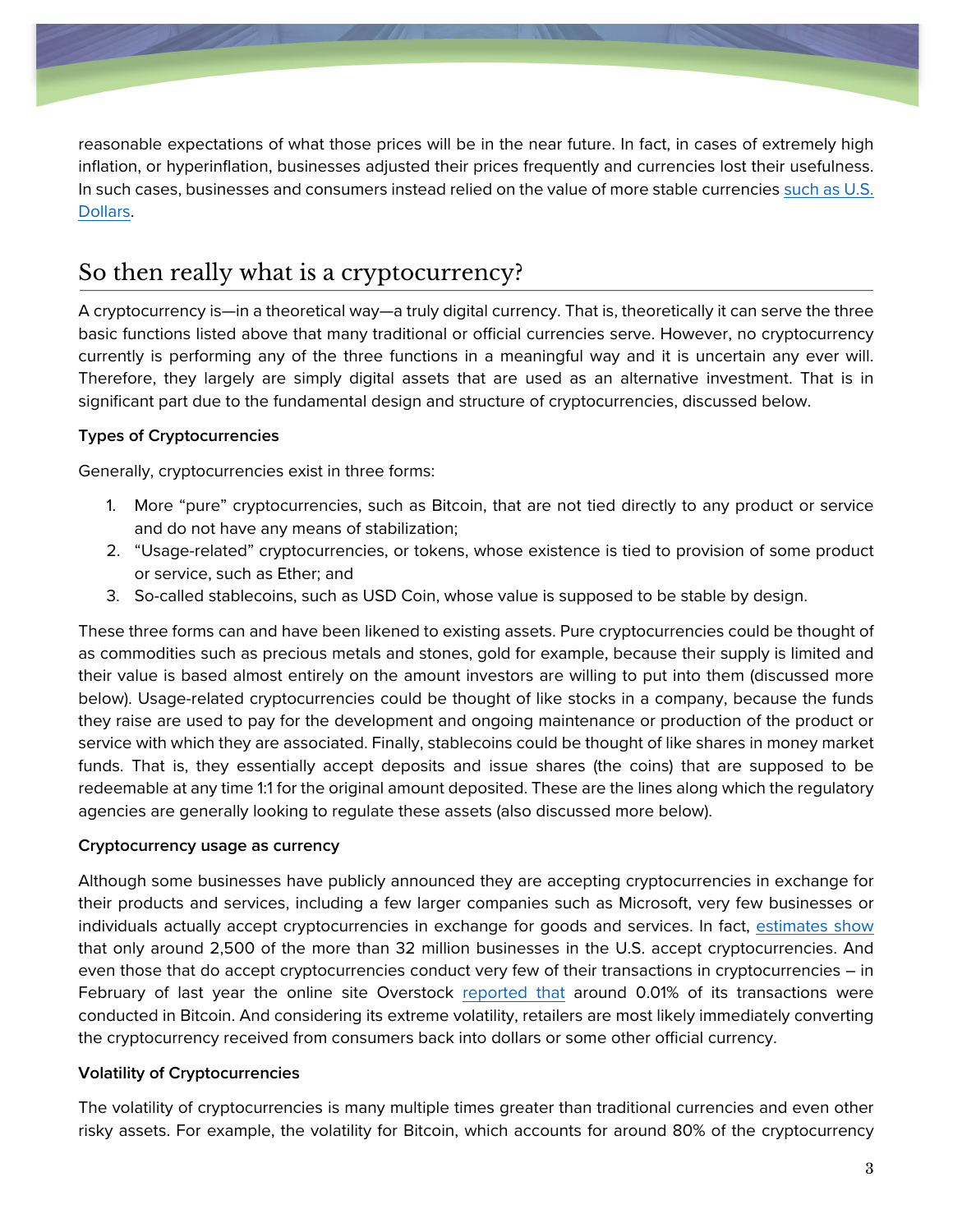

market, has been shown to be [ten times higher](https://link.springer.com/article/10.1007/s00181-020-01990-5) than major currency exchange rates. With value that fluctuates so severely, cryptocurrencies are very poor at being a stable store of value and unit of account. It is impossible to know what the value of cryptocurrency holdings will be from one day to the next. And if anything were priced in a cryptocurrency as a basis, its price would be changing constantly. For example, a baseline Tesla would have cost about 0.95 Bitcoins in April of last year, 1.5 Bitcoins in August, back down to 0.95 Bitcoins by November, and back up to around 1.5 Bitcoins today.

To address this volatility, many stablecoins have been created. Generally, these are claimed to be backed by stable assets, such as official currencies like the U.S. Dollar or relatively stable securities like U.S. Treasury securities. The intention is for these cryptocurrencies to maintain a stable value, such as keeping a 1:1 value with the U.S. Dollar. However, there are no regulations that currently apply to these stablecoins, and so there is no requirement for any stablecoin issuer to disclose the assets supposedly backing them or to choose assets that indeed are in fact of stable value. It is entirely up to the discretion of the issuers to decide what to "back" the stablecoins with, which can lead to negative outcomes. For example, the stablecoin Tether, which was supposed to be backed by stable assets, was investigated by the New York Attorney General and [was shown](https://www.jdsupra.com/legalnews/the-new-york-attorney-general-s-office-9385268/#:~:text=In%20a%20statement%2C%20New%20York,all%20times%20was%20a%20lie.) to be backed by many assets with high volatility, such as commercial paper.

Outside of stablecoins, the extreme volatility of cryptocurrencies is the result of two major factors. First, there is almost nothing truly underlying the value of cryptocurrencies other than the amount investors are willing to invest, similar to certain precious metals and stones. The value of official currencies are broadly tied to the robustness and stability of their underlying economy as well as other factors; the value of stocks are tied to the future earnings of their associated companies; and the value of debt securities are tied to the future cash flows of the securities as well as the creditworthiness of the issuer. None of these underlying value factors apply to cryptocurrencies.

Second, unlike these more standard assets - official currencies, stocks, and debt securities cryptocurrencies are divisible by substantial multiples. For example, Ethereum can be purchased in increments of 0.000000000000000001 of a coin, whereas 0.01 is the smallest increment of the U.S. Dollar as well as most offerings of fractional shares. That means the supply of cryptocurrencies effectively is both limited and unlimited at the same time. This makes them easily purchased by anyone from the largest institutional investors to the smallest of retail investors. Combined with the general absence of anything supporting their value, capital can and does flow very easily into and out of cryptocurrencies regardless of their whole-unit price. Over the last year, the daily trading volume of Bitcoin averaged around 4.5% of its total market value as compared to around 0.5% for Apple stock.

### What are the potential benefits?

Cryptocurrencies, and the DeFi ecosystem associated with them, potentially can offer a means for greater financial inclusion and the provision of faster, easier, and cheaper financial products and services. However, it is really the technology underlying the currencies – the distributed ledger or blockchain technology—that allows for this potential, and so this technology could be utilized within existing processes without the need for cryptocurrencies. For example, the purchase and sale of stocks could be executed and recorded without the need for a broker-dealer but could be paid for with U.S. Dollars instead of cryptocurrencies.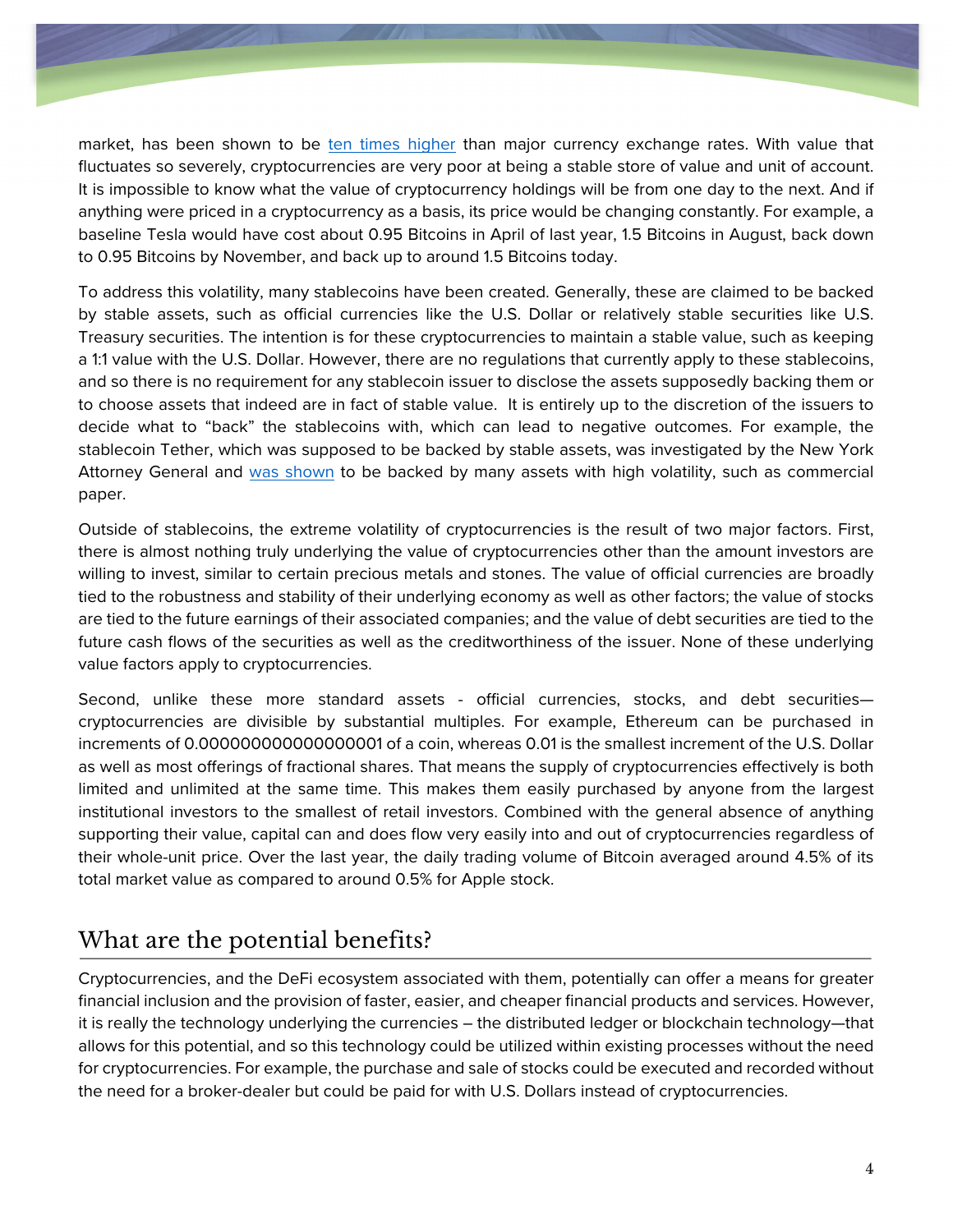

The most cited example of a financial service that ostensibly has been made faster, more accessible, and cheaper is the peer-to-peer transfer of funds, particularly internationally. While on the surface this may seem logically self-evident, there is still a long way to go on making this process reach its purported potential. The fees associated with moving funds are very dependent on the volume of transactions being processed at any time. Recently, Coindesk estimated that the [average Bitcoin transaction cost](https://www.coindesk.com/tech/2021/02/26/a-guide-to-saving-on-bitcoins-high-transaction-fees/#:~:text=The%20average%20bitcoin%20transaction%20fee%20is%20%2423.) is \$23. This is about twice as much as the [most recent global average](https://remittanceprices.worldbank.org/sites/default/files/rpw_main_report_and_annex_q321.pdf) to send \$200 internationally, as reported by the World Bank, and three times greater than the average for a "savvy consumer," such as those that would be sending money with cryptocurrencies.

There are also hurdles to moving the funds, including converting between the local currency and cryptocurrency on both ends and ensuring the funds are accessible once received. Additionally, instant payment services have been or are being developed that will be able to transfer funds peer-to-peer instantaneously, most notably The Clearing House's [Real Time Payment network,](https://www.theclearinghouse.org/payment-systems/rtp) or RTP, and the Federal Reserve's [FedNow service](https://www.federalreserve.gov/paymentsystems/fednow_about.htm) that is expected to come online in 2023.

Promises of increased financial inclusion face the same issues as more traditional financial products and services, such as assessing a borrower's credit risk, and it is unclear what benefits the association with cryptocurrencies and the "decentralized" nature of DeFi might bring. Nonbanks and financial technology companies are already improving financial inclusion, providing [proportionally more loans to borrowers of](https://www.urban.org/urban-wire/who-serves-more-people-color-mortgage-lending-banks-or-nonbanks-0)  [color](https://www.urban.org/urban-wire/who-serves-more-people-color-mortgage-lending-banks-or-nonbanks-0) and deposit-like services to people that are unbanked. And "decentralized" seems to be a euphemism for "out of the government's reach" and "unregulated," both of which are negatives when it comes to consumer protections and mitigating risks to the financial system.

### What are the risks?

Just as with all poorly and inconsistently regulated industries, the most obvious risks raised by cryptocurrencies are around fraud and consumer protections. Reports of cryptocurrencies being used in fraudulent transactions abound, with the Federal Trade Commission reporting that cryptocurrencies were by far [the most used means of investment-related fraud and theft](https://fortune.com/2022/01/31/crypto-investment-fraud-scams-social-media-crisis-federal-trade-commission/) online, making up the majority of all online investment-related fraud. The platforms provide scammers with anonymity and transactions that are irreversible and without recourse, the perfect mix to execute scams. Additionally, the code underlying many DeFi applications are being exploited for theft, resulting in cryptocurrency being stolen from digital wallets and even [over \\$4 billion](https://www.justice.gov/opa/pr/two-arrested-alleged-conspiracy-launder-45-billion-stolen-cryptocurrency) from one major cryptocurrency exchange.

Additionally, as usage of cryptocurrencies grows, so do its potential risks to the financial system. One particular concern is around the usage of stablecoins. Because these are marketed basically as being very similar to money market funds, albeit ones that hold uninsured deposits, they face the same run risk that money market funds have experienced. Those risks materialized in both [the 2008 Global Financial Crisis](https://libertystreeteconomics.newyorkfed.org/2012/06/money-market-funds-and-systemic-risk/) and during the 2020 pandemic-related market stress. Runs on money market funds were a significant contributor to exacerbating market stress during both events as the funds had to sell the underlying assets to redeem deposits, further depressing asset prices and increasing funding costs. With greater market size and usage (and if left unregulated), stablecoins could have a similarly negative effect.

If cryptocurrencies were to gain more widespread adoption, other more systemic risks could arise. First, and most obviously, if these actually were to be utilized as currencies, the issues associated with the existence of multiple currencies within an economy that were [experienced previously in our history](https://www.occ.treas.gov/news-issuances/speeches/2022/pub-speech-2022-2.pdf) and that were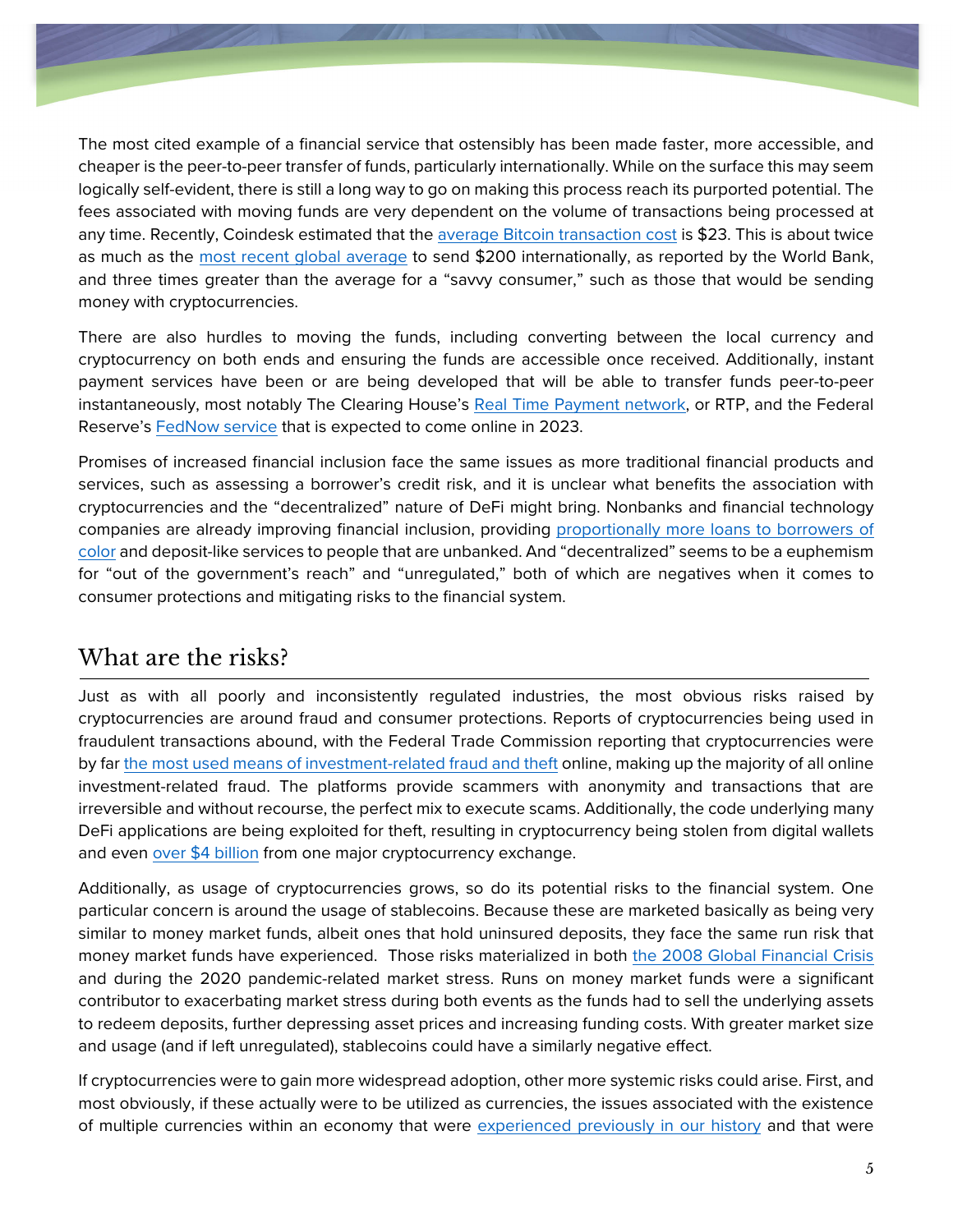

addressed with the establishment of central banks and single currencies would materialize. Some may be solved by technology, but certainly not all, including especially run risk as well as the need to create and deploy large pools of capital, which would be complicated by the usage of numerous currencies. Second, the cost of funding in U.S. Dollars could rise if there are significant capital flows into the cryptocurrency ecosystem and away from the productive economy. Third, the execution of monetary policy would be frustrated by the existence and usage of currencies that are beyond the control of the central bank.

### What regulations are being considered?

The regulatory agencies and the U.S. Congress are considering how cryptocurrencies should be regulated. Without additional legislation from Congress, the agencies have been proceeding under their current authorities, which are ample. So far, pure cryptocurrencies that are commodities are being regulated accordingly by the Commodity Futures Trading Commission. Usage-related cryptocurrencies and stablecoins that are deemed to be securities are being regulated accordingly by the Securities and Exchange Commission. The SEC has also taken enforcement actions against some companies that engage in cryptocurrency activities with cyrptocurrencies deemed to be securities. The U.S. Treasury Department [released a report](https://home.treasury.gov/system/files/136/StableCoinReport_Nov1_508.pdf) specifically on stablecoins recommending that Congress pass legislation to classify them as bank deposits, which would make them subject to prudential supervision and regulation by the banking regulatory agencies, but it is unclear if this will happen.

Whatever the future of regulation is for cryptocurrencies, it is clear that they must be comprehensively regulated to protect the American consumer, financial system, and economy. As with any investments or financial product and service, transparency and accountability are paramount not only to protect consumers but also to ensure these investments are being assigned the value they deserve in fact and not the value promoters claim they deserve. This is necessary if cryptocurrencies are ever to be determined to have value and, if so, to fulfill the promises touted by their advocates.

*By Phillip Basil and Jason Grimes*